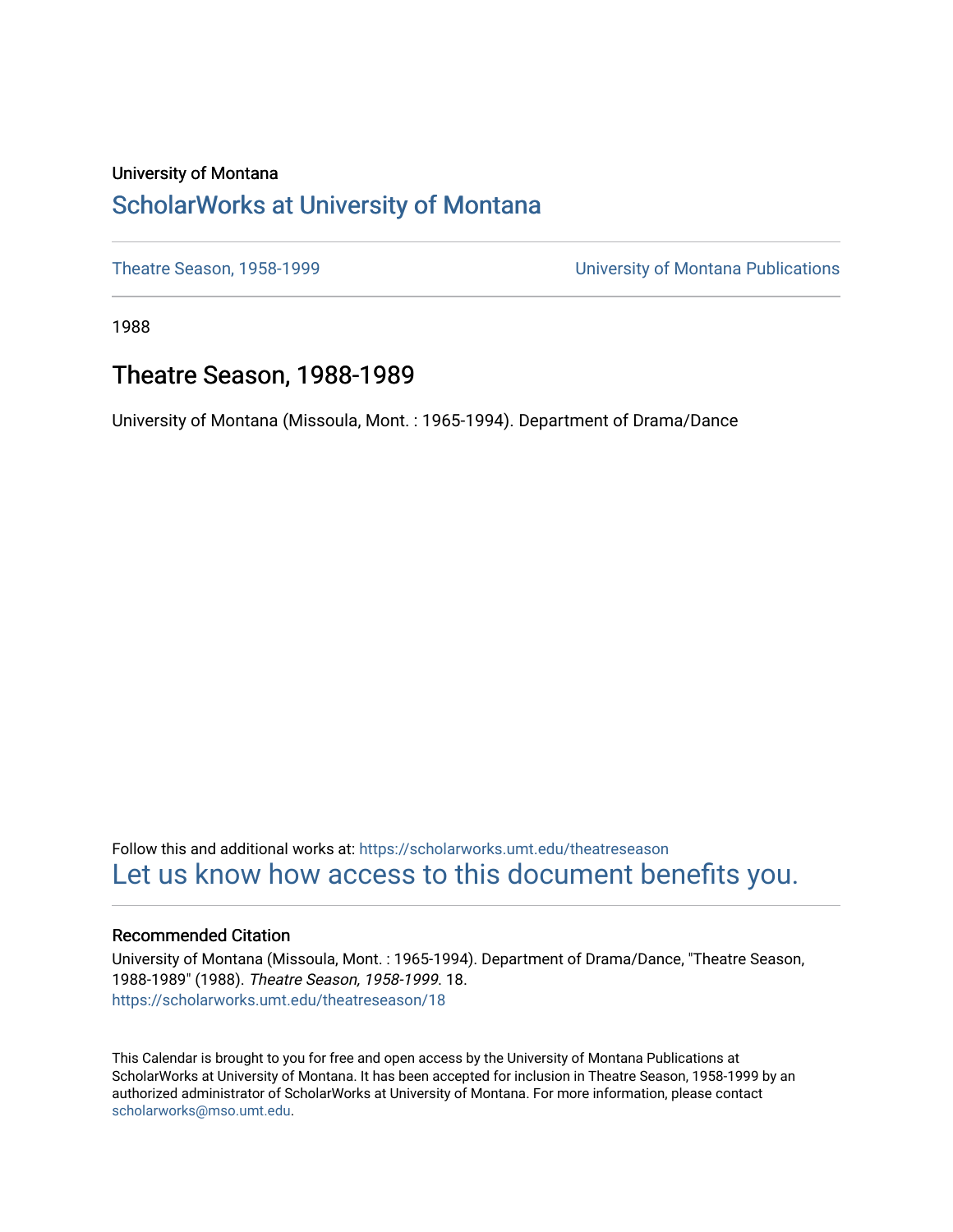## UM Theatre

CHRISTIE / Moliete's TARTUFFE / Nash's THE RAINMAKER / WHOOPFF-TI-**J DANCE CONCEPT** / Shakespeare's MACBETH / O'Neifi's ANNA CHRISTIE / I **NI-YO** The Ty O'Houlihan Trail Show **NHOOPEE-TI-Y** ere's TARTUFI  $\circ$  iere's TARTUFFE  $\angle$  Nash's THE RAINMAKER  $\angle$  WHOOPEE-TI-YI-YO: The Ty OT  $\overline{\text{ERT}}\times \text{Stakespeace's MACBETH} \times \text{O'Neills ANNA CHRISTIE} \times \text{Moliere's TARTUFI}$ YI-YO The Ty O Houlihan Trail Show / SPRING DANCE CONCERT / Shakespeare  $\circ$ iiere's TARTUFFE / Nash's THE RAINMAKER / WHOOPEE-TI-YI-YO: The Ty O I CHRISTIE / Moliere's TARTUFFE / Nash's THE RAINMAKER / WHOOPEE-TI-Y G DANCE CONCERT  $\times$  Shakespeare's MACBETH  $\times$  O Neill's ANNA CHRISTIE  $\times$  M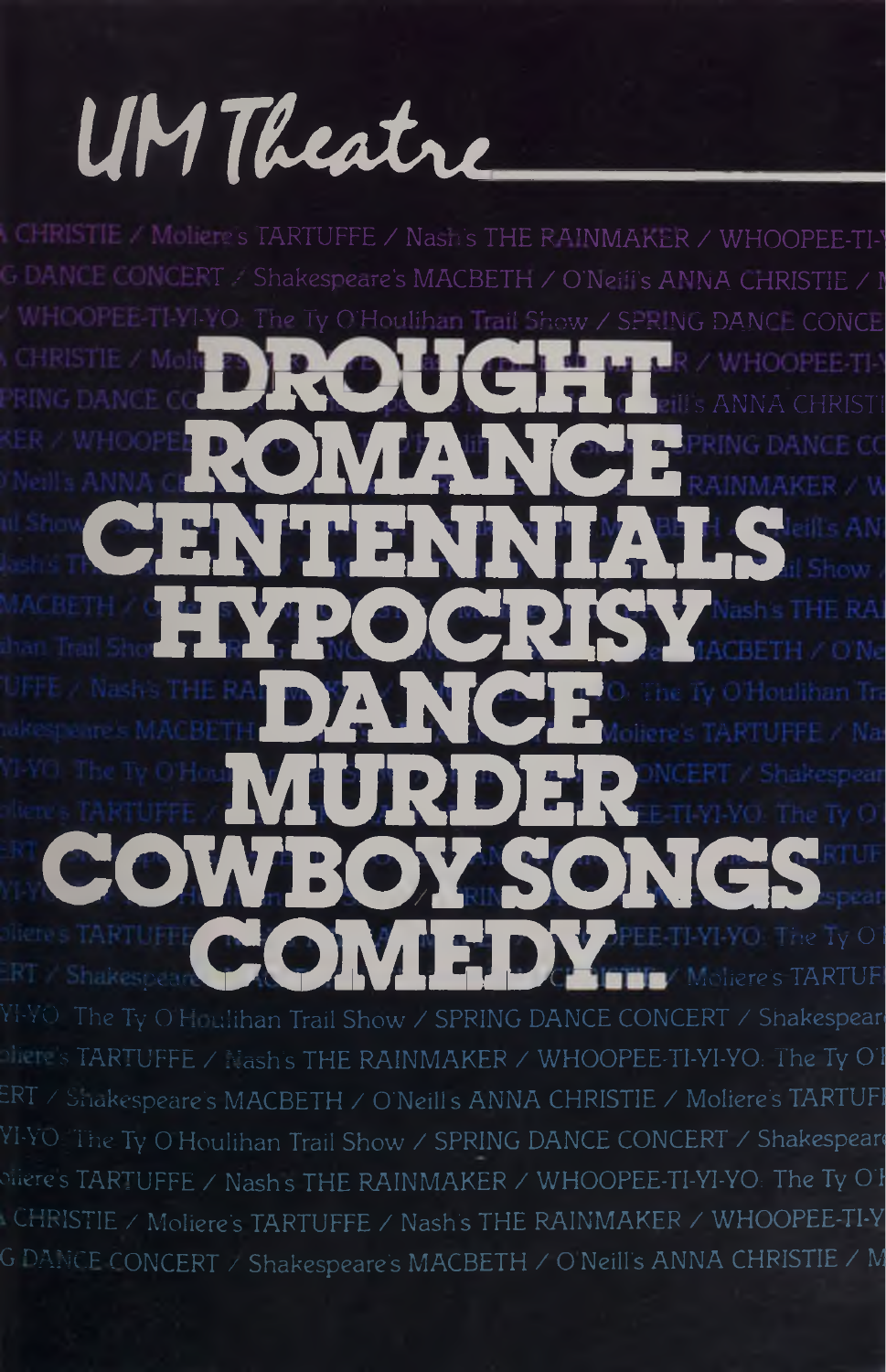# **We'll keep you**

From O'NEILL'S opening scenes in 'Johnny-the-Priest's" waterfront saloon to the final act of SHAKESPEAREAN splendor, we'll give you the quality productions you've come to expect from UM Theatre.

Please join us!

Autumn

#### **ANNA CHRISTIE by EU6ENE O'NEILL Masquer Theatre / November 9-12,16-19**

Fog closes in as the sounds and smells of the ocear, come over the coal barge that serves as the setting for this powerful drama. The captain of the barge, Chris Christopherson, is a Swedish sailor who hates | the sea for pulling him away from his family. Now he is reunited with his 20-year-old daughter after more than 15 years apart. Nothing can shake his belief in Anna's purity and innocence until circumstances force him to accept what everyone else knows. The relentless pull of the sea stands behind this drama of family relationships full of violence and love, realism and fantasy. The winner of the second of O'Neill's four Pulitzer Prizes, ANNA CHRISTIE is a fitting production to celebrate the centennial of O'Neill's birth.

#### **TARTUFFE byMOUERE**

#### **Montana Theatre** *I* **November 28- December <sup>3</sup>**

Poor Monsieur Orgon! This upstanding, decent fellow doesn't know that the pious, religious Tartuffe he has taken in to live with his family isn't what he appears to be. While Orgon trusts Tartuffe enough to offer him the hand of his daughter in marriage, Tartuffe is actually a hypocrite who would even make advances to another man's wife. Moliere's wilty satire outraged the devout of Paris after its private production in 1664, causing it to be banned for more than five years. They thought its target was the church, but it was actually aimed at those people who are self-serving enough to exploit religion, as well as those foolish enough to let them get away with it. This ageless play offers the best of Moliere's verbal wit and physical humor and shows why he became the greatest writer of his age.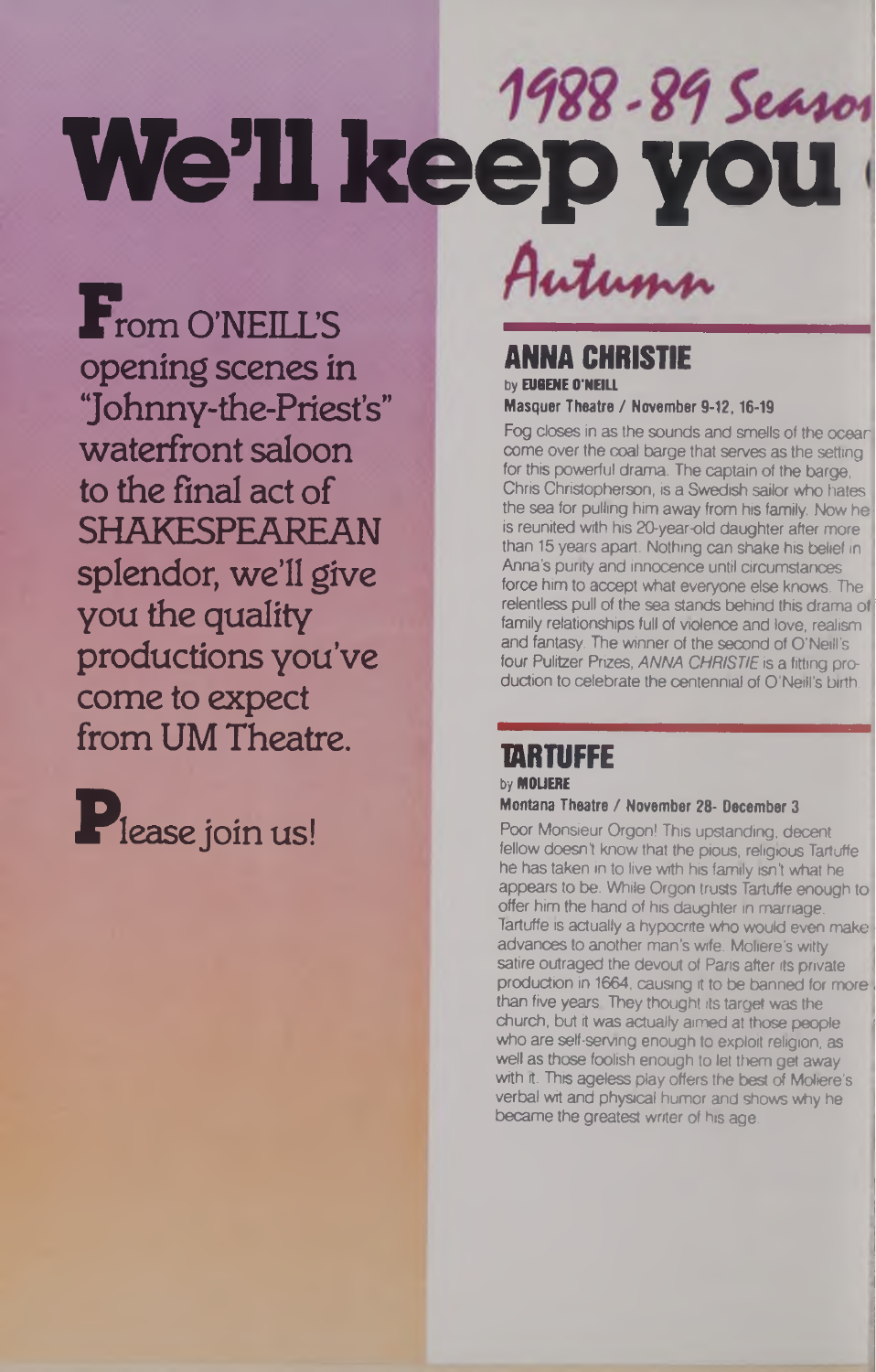# **ntertained.**

### Winter

#### **THE RAINMAKER by N. RICHARD NASH**

#### **<sup>i</sup> Montana Theatre / February 1-4, 8-11**

**I Presented by the Montana Repertory Theatre, a professional r regional touring company based at the University of Montana. [ Department of Drama/Dance.**

There's nothing wrong with a little magic in life, even in the best of times, but when the going gets rough, someone with a magical touch may be the only hope. Such rough times are the setting of this romantic comedy, as drought grips the land and desperation takes hold of a ranching family. Their most obvious concern is the lack of rain, but just as important is the lack of a man in the life of Lizzie, the spinster daughter. Then the rainmaker, Bill Starbuck, appears, and suddenly all things seem possible. By the end of the play, remarkable things have happened to everybody.

#### **WHOOPEE-TI-YI-YO:** THE TY O'HOULIHAN TRAIL SHOW

**Masquer Theatre** *I* **March 1-4,8-11**

Here's your chance to go back to those thrilling days **I** of yesteryear when riding and roping were a way of Ife, and the cowboy was king of the range. To celebrate Montana's centennial, we'll take you back to our past-the recent past of a 1950 singing cowboy radio show, and through the songs the | more distant past of the real cowboys of Montana'<sup>s</sup> history. Ty's radio show features beautiful ballads, swinging songs from the roundup, wacky commercial breaks and sound effects that'll make you think you're right there on the range. The music covers everything from the lights of Santa Fe to the blue skies of Montana, and there's even time for a little romance in the studio. WHOOPEE-TI-YI-YO, an original work from the Department of Drama/Dance, delighted audiences in its short version this summer, so we're bringing it back, but bigger and better than ibefore!





#### **SPRING DANCE CONCERT by UNIVERSITY DANCE ENSEMBLE Montana Theatre** *I* **May 3-6**

From Bach to the Beatles, from ballet to bop surprises of contrast and variety have always delighted audiences at UM dance concerts. Dancers from the community and special guest artists join us as both performers and choreographers. Their creative energies work together to present a concert with something for everyone. Join the faculty and students of the dance division for an evening celebrating the joy of movement!

#### **MACBETH by WILLIAM SHAKESPEARE**

#### **Masquer Theatre** *I* **May 17-22, 24-27, May 31-June <sup>3</sup>**

Witches, murderers, ghosts, kings and a ruthless lady take center stage in a spectacular production of "Macbeth," the final show of the 1988-89 season. Shakespeare creates in Macbeth a man of pride and stature, willing to risk everything to achieve his goals. His equally relentless wife, Lady Macbeth, is his ally in their ambitious drive for the top. The world may ultimately (and rightly) destroy them, but not before they have had their say. A large cast and production staff look forward to presenting this intricate tragedy with all the force and insight that Shakespeare and his timeless vision intended.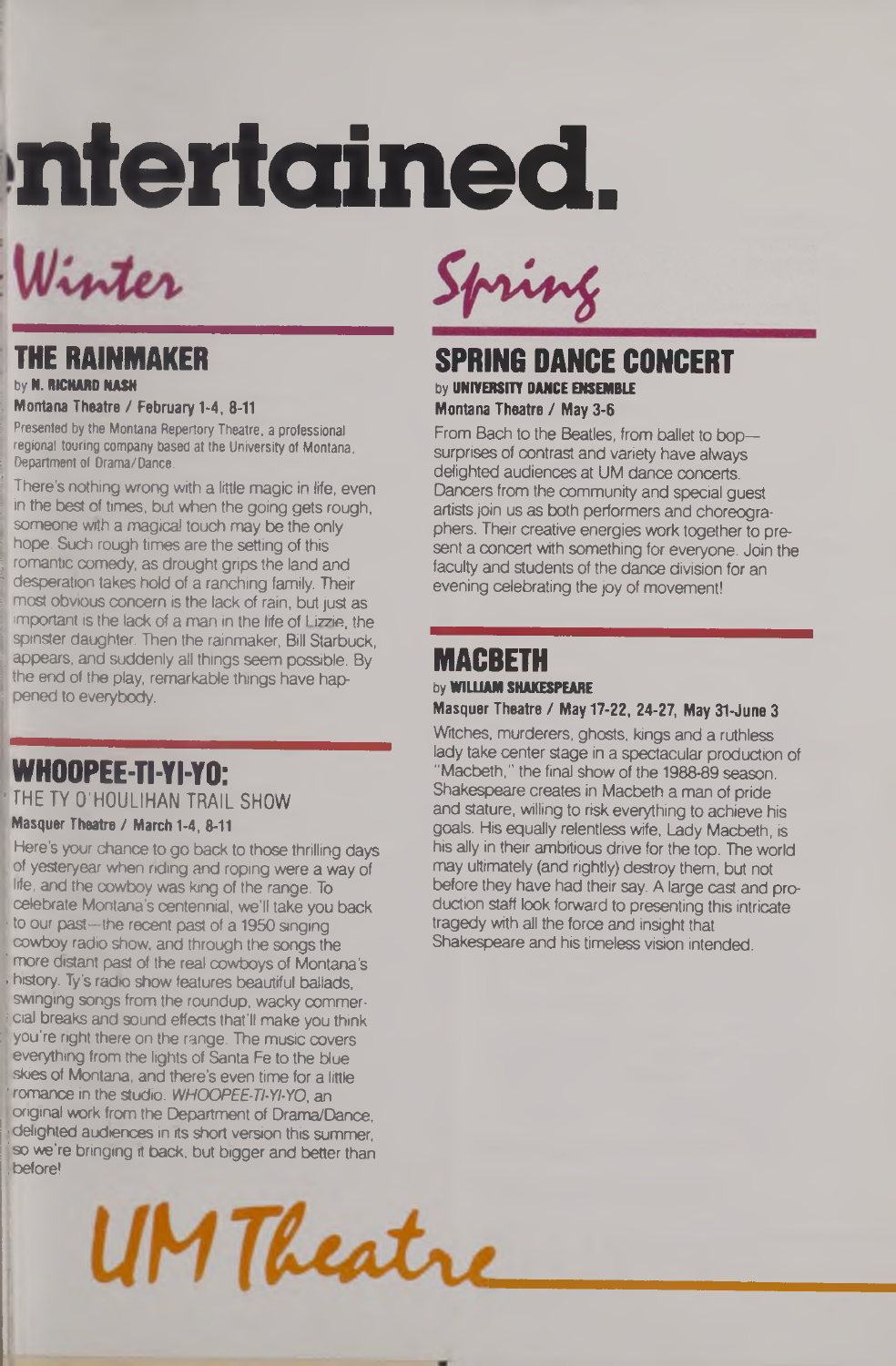UM Theatre we also the computation

School of Fine Arts Missoula, MT 59812 Department of Drama/Dance University of Montana Missoula, Montana 59812

1988-89 Season

**ANNA CHRISTIE** by EUGENE <sup>O</sup> 'NEILL Masquer Theatre / November 9-12, 16-19

**TARTUFFE** by MOLIERE Montana Theatre / November 28-30, December 1-3

**THE RAINMAKER** by N. RICHARD NASH Montana Theatre / February 1-4, 8-11

**WHOOPEE-TI-YI-YO:** THE TY O'HOULIHAN TRAIL SHOW Masquer Theatre / March 1-4, 8-11

#### **SPRING DANCE CONCERT**

Montana Theatre / May 3-6

**MACBETH** by WILLIAM SHAKESPEARE Masquer Theatre / May 17-22,24-27, May 31-June <sup>3</sup>

### **Save 25%***with Season Series Tickets*